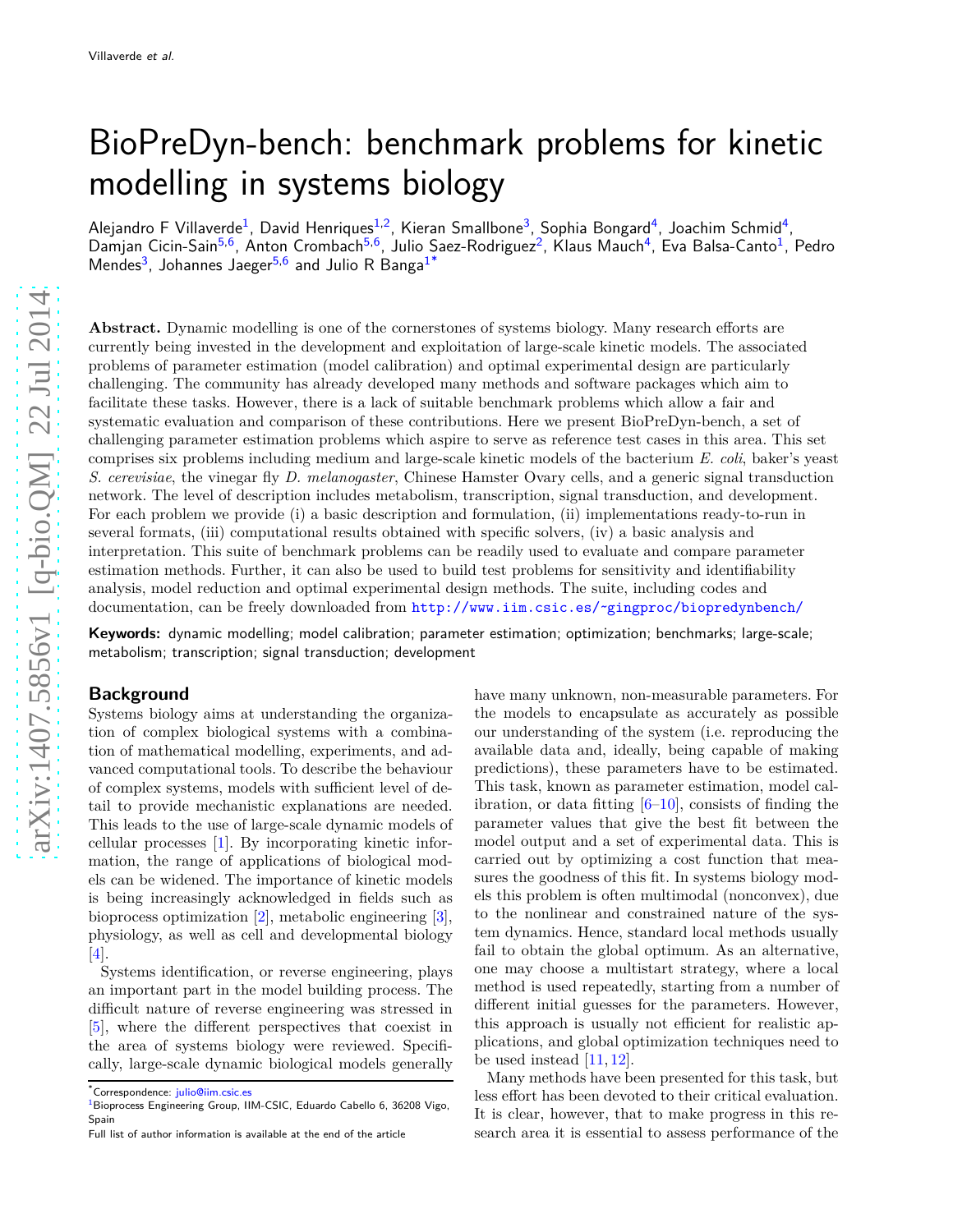different algorithms quantitatively, in order to understand their weaknesses and strengths. Furthermore, if a new algorithm is to be accepted as a valuable addition to the state of the art, it must be first rigorously compared with the existing plethora of methods. This systematic comparison requires adequate benchmark problems, that is, reference calibration case studies of realistic size and nature that can be easily used by the community. Several collections of benchmarks – and of methods for generating them – have already been published [\[13](#page-10-15)[–19\]](#page-10-16). An artificial gene network generator, which allows to choose from different topologies, was presented in [\[13\]](#page-10-15). The system, known as A-BIOCHEM, generates pseudo-experimental noisy data in silico, simulating microarray experiments. An artificial gene network with ten genes generated in this way was later used to compare four reverse-engineering methods [\[15\]](#page-10-17). More recently, a toolkit called GREN-DEL was presented with the same purpose [\[17\]](#page-10-18), including several refinements in order to increase the biological realism of the benchmark. A reverse-engineering benchmark of a small biochemical network was presented in [\[14\]](#page-10-19). The model describes organism growth in a bioreactor and the focus was placed on model discrimination using measurements of some intracellular components. A proposal for minimum requirements of problem specifications, along with a collection of 44 small benchmarks for ODE model identification of cellular systems, was presented in [\[16\]](#page-10-20). The collection includes parameter estimation problems as well as combined parameter and structure inference problems. Another method for generation of dynamical models of gene regulatory networks to be used as bench-marks is GeneNetWeaver [\[19\]](#page-10-16), which was used to provide the international Dialogue for Reverse Engineering Assessments and Methods (DREAM) competition with three network inference challenges (DREAM3, DREAM4 and DREAM5) [\[18\]](#page-10-21). Subsequent competitions (DREAM6, DREAM7) included also parameter estimation challenges of medium-scale models [\[20\]](#page-10-22). Similar efforts have been carried out in related areas, such as in optimization, where BBOB workshops (Black-Box Optimization Benchmarking, [\[21\]](#page-10-23)) have been organised since 2009. In this context it is also worth mentioning the collection of large-scale, nonlinearly constrained optimization problems from the physical sciences and engineering (COPS) [\[22\]](#page-10-24).

Despite these contributions, there is still a lack of suitable benchmark problems in systems biology that are at the same time (i) dynamic, (ii) large-scale, (iii) ready-to-run, and (iv) available in several common formats. None of the above mentioned collections possesses all these features, although each one has a subset of them. Here we present a collection of medium and large-scale dynamic systems, with sizes of tens to hundreds of variables and hundreds to thousands of estimated parameters, which can be used as benchmarks for reverse-engineering techniques. The collection includes two *Escherichia coli* models [\[23,](#page-10-25)[24\]](#page-10-26), a genomewide kinetic model of *Saccharomyces cerevisiae* [\[25\]](#page-11-0), a metabolic model of Chinese Hamster Ovary (CHO) cells [\[26\]](#page-11-1), a signal transduction model of human cells [\[27\]](#page-11-2), and a developmental gene regulatory network of *Drosophila melanogaster* [\[28](#page-11-3)[–30\]](#page-11-4).

Ensuring standardisation allows systems biology models to be reused outside of their original context: in different simulators, under different conditions, or as parts of more complex models [\[31\]](#page-11-5). Minimum requirements for published systems biology models are set out by the MIRIAM initiative [\[32\]](#page-11-6): completeness of documentation, availability in standard formats, and semantic annotations connecting the model to web resources [\[33\]](#page-11-7). To this end, we have made five of the six models (the exception is the spatial model of *D. melanogaster*) available in Systems Biology Markup Language (SBML  $[34]$ ) format, allowing for their simulation in multiple software tools, including AMIGO [\[35\]](#page-11-9) and COPASI [\[36\]](#page-11-10). Even when defined in a standard format such as SBML, large models such as the genome-wide kinetic model of *S. cerevisiae* may give different results when simulated in different software environments. The inherent size and stiffness of genome-scale systems biology models create new challenges to be addressed for their robust simulation by systems biology tools [\[25\]](#page-11-0). To address this problem all the models have been consistently formatted, with their dynamics provided both in C and in Matlab. Additionally, a benchmark consisting of a parameter estimation problem has been defined for every model, for which ready-to-run implementations are provided in Matlab (optionally with the use of the AMIGO toolbox  $[35]$  and, in some cases, also in COPASI  $[36]$ . The availability of ready-to-run implementations is a highly desirable practice in computer science, since it ensures reproducibility of the results. Calibration results with state of the art optimization methods are reported, which can serve as a reference for comparison with new methodologies. Additionally, suggestions on how to compare the performance of several methods are also given in the Results section.

# **Problem statement**

Given a model of a nonlinear dynamic system and a set of experimental data, the parameter estimation problem consists of finding the optimal vector of decision variables *p* (unknown model parameters). This vector consists of the set of parameter values that minimize a cost function that measures the goodness of the fit of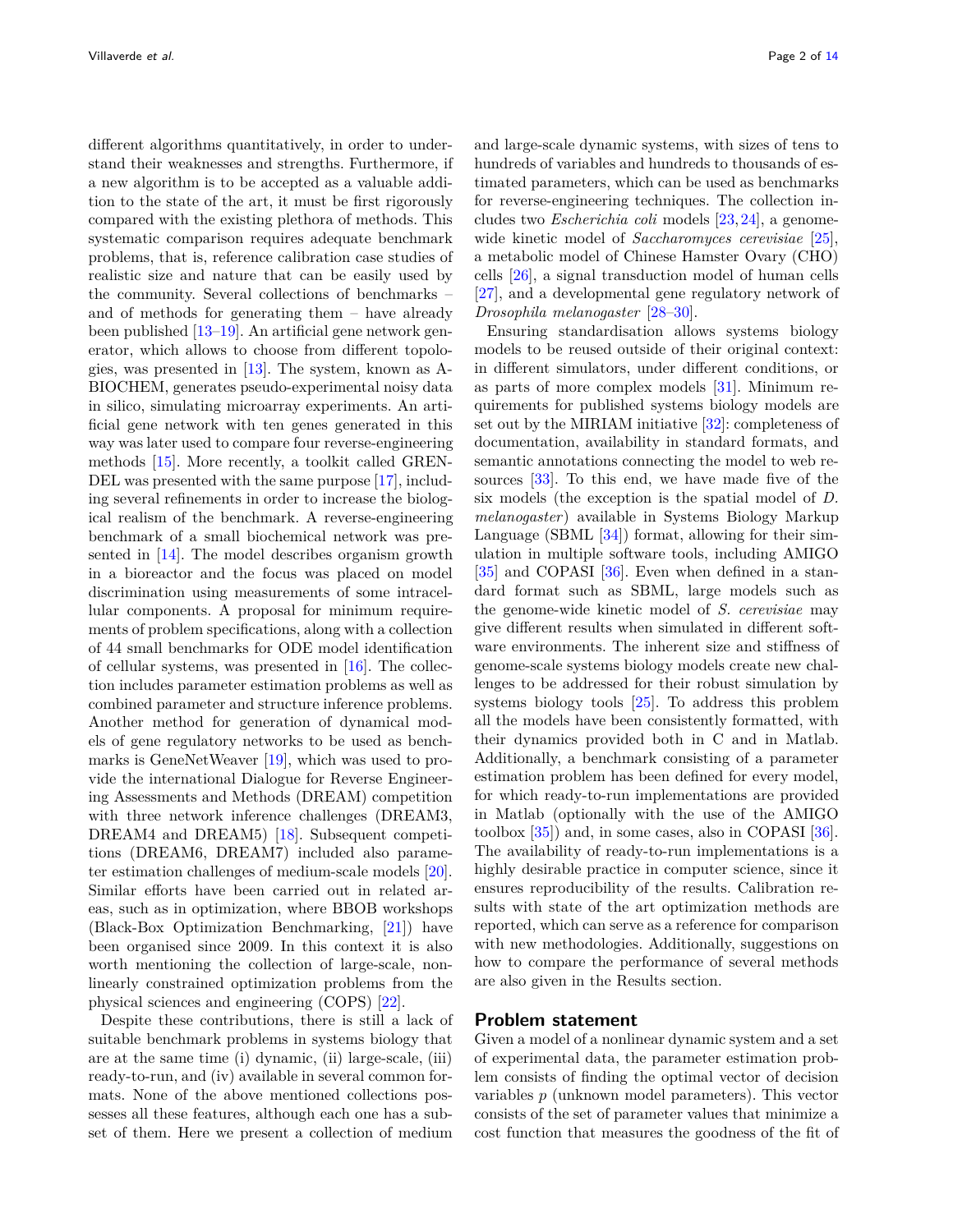the model predictions with respect to the data, subject to a number of constraints. The output state variables that are measured experimentally are called observables. The following elements need to be clearly stated in order to properly define the calibration problem:

- cost function to optimize (i.e. metric which reflects the mismatch between experimental and predicted values)
- dynamics of the systems (in our benchmark models they are given by systems of ordinary differential equations)
- model parameters to be estimated
- initial conditions for the dynamics (possibly unknown, in which case they are included among the parameters to be estimated)
- upper and lower bounds for the parameters
- state variables that can be measured (observed)
- values of external stimuli, also known as control variables
- measurements (over time and/or space) available for the calibration: number of experiments, stimuli (if any) for each experiment, data points per experiment, etc.
- (optional) type and magnitude of errors considered for the experimental data
- (optional) additional time series for cross-validation of the calibrated model

• solver used to numerically simulate the systems, and the relative and absolute error tolerances used

Mathematically, it is formulated as a nonlinear programming problem (NLP) with differential-algebraic constraints (DAEs), where the goal is to find *p* to minimize an objective function. The objective function, or cost function, is a scalar measure of the distance between data and model predictions. There are several common choices for the objective function. The generalized least squares cost function is given by:

$$
J_{lsq} = \sum_{\epsilon=1}^{n_{\epsilon}} \sum_{o=1}^{n_{\epsilon}^{\epsilon}} \sum_{s=1}^{n_{s}^{\epsilon,o}} w_{s}^{\epsilon,o} (ym_{s}^{\epsilon,o} - y_{s}^{\epsilon,o}(p))^{2}
$$
 (1)

where  $n_{\epsilon}$  is the number of experiments,  $n_o^{\epsilon}$  is the number of observables per experiment, and  $n_s^{\epsilon, o}$  is the number of samples per observable per experiment. The measured data will be denoted as  $ym_s^{\epsilon, o}$  and the corresponding model predictions will be denoted as  $y_s^{\epsilon, o}(p)$ . Finally,  $w_s^{\epsilon, o}$  are scaling factors used to balance the contributions of the observables, according to their magnitudes and/or the confidence in the measurements. When information about the experimental error is available, one may use the maximum (log- )likelihood function to look for the parameters with the highest probability of generating the measured data.

Assuming independently identically distributed measurements with normally distributed noise, the likelihood is defined as:

$$
J_{llk} = \sum_{\epsilon=1}^{n_{\epsilon}} \sum_{o=1}^{n_{\epsilon}^{\epsilon}} \sum_{s=1}^{n_{s}^{\epsilon,o}} \frac{\left( y m_{s}^{\epsilon,o} - y_{s}^{\epsilon,o}(p) \right)^{2}}{(\sigma_{s}^{\epsilon,o})^{2}} \tag{2}
$$

For known constant variances the log-likelihood cost function is similar to the generalized least squares, with weights chosen as the inverse of the variance,  $w_s^{\epsilon, o} = 1/( \sigma_s^{\epsilon, o})^2$ . This is the case of most of the benchmark problems presented here (B1, B2, B4, B5). The exceptions are: problem B3, in which no noise has been added to the data, and thus the scaling factors  $w_s^{\epsilon, o}$  are taken as the squared inverse of the maximum experimental value for each observable; and problem B6, where the weights are inversely related to the level of expression. More details are given in the next section. Note that the cost functions used in Matlab/AMIGO are not exactly the same as the ones used in COPASI, since in COPASI the weights are scaled so that for each experiment the maximal occurring weight is 1.

The minimization of the objective function is subject to the following constraints:

$$
\dot{x} = f(x, p, t) \tag{3}
$$

$$
x(t_0) = x_0 \tag{4}
$$

<span id="page-2-0"></span>
$$
y = g(x, p, t) \tag{5}
$$

<span id="page-2-2"></span><span id="page-2-1"></span>
$$
h_{eq}(x, y, p) = 0 \tag{6}
$$

$$
h_{in}(x, y, p) \le 0\tag{7}
$$

$$
p^L \le p \le p^U \tag{8}
$$

where  $g$  is the observation function,  $x$  is the vector of state variables with initial conditions  $x_0$ ,  $f$  is the set of differential and algebraic equality constraints describing the system dynamics (that is, the nonlinear process model), *heq* and *hin* are equality and inequality constraints that express additional requirements for the system performance, and  $p^L$  and  $p^U$  are lower and upper bounds for the parameter vector *p*. The problem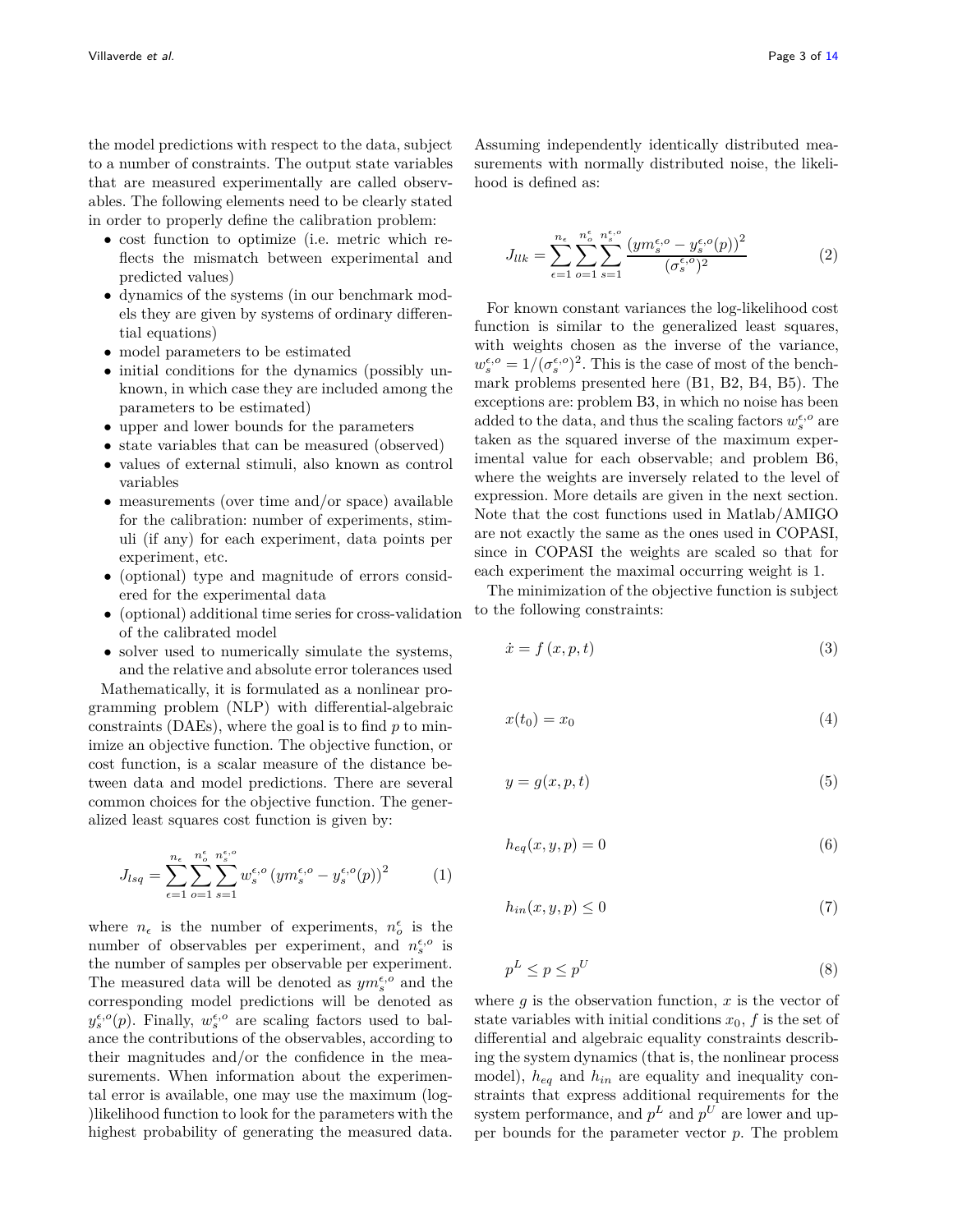defined above is the general formulation of a nonlinear least squares optimization subject to dynamic constraints and bounds in the parameters. The problems included in this collection of benchmarks do not make use of constraints  $(6-7)$  $(6-7)$ .

# Remarks on parameter estimation methods

Fitting a large, nonlinear model to experimental (noisy) data is generally a multimodal problem. In these circumstances, the use of local optimization methods, which are usually gradient-based, entails the risk of converging to local minima. Hence it is needed to use global optimization methods that provide more guarantees of converging to the globally optimal solution [\[11,](#page-10-13) [37\]](#page-11-11). Global optimization strategies can be roughly classified as deterministic, stochastic and hybrid. Deterministic methods can guarantee the location of the global optimum solution; however, their computational cost makes them unfeasible for largescale problems. Stochastic methods, which are based on probabilistic algorithms, do not provide those guarantees, but are frequently capable of finding optimal or near-optimal solutions in affordable computation times.

Some of the most efficient stochastic global optimization methods are the metaheuristic approaches. A heuristic is an algorithm originated not from formal analysis, but from an expert knowledge of the task to be solved. A metaheuristic can be seen as a general-purpose heuristic method designed to guide an underlying problem-specific heuristic. It is therefore a method that can be applied to different optimization problems with few modifications. Hybrid methods which combine metaheuristics for global optimization and local methods for accelerating convergence in the vicinity of local minima can be particularly efficient. One such method is the enhanced Scatter Search algorithm, eSS [\[38\]](#page-11-12), and its parallel cooperative version, CeSS [\[39\]](#page-11-13). Matlab and R implementations are publicly available as part of the MEIGO toolbox  $[40]$ . The eSS method is available as a Matlab toolbox and is also included in AMIGO; this latter version is the one used in this work. It should be noted that AMIGO offers more than a dozen optimization solvers, including local and global methods, and the possibility of combining them to form user-defined sequential hybrid methods. In COPASI [\[36\]](#page-11-10) it is possible to choose among thirteen different optimization methods for parameter estimation, including deterministic and stochastic: Evolutionary Programming, Evolutionary Strategy (SRES), Genetic Algorithm, Hooke and Jeeves, Levenberg–Marquardt, Nelder–Mead, Particle Swarm, Praxis, Random Search, Simulated Annealing, Scatter Search, Steepest Descent, and Truncated Newton.

# Remarks on comparing optimization methods

Although the objective of this paper is to present a set of ready-to-run benchmarks, we list below several guidelines on how to compare different optimizers with these problems.

Many optimization methods require an initial point and/or bounds on the decision variables. For ensuring a fair comparison between different methods, the same bounds and initial points should be set. Obviously, the nominal solution can not be used as an initial point. Special emphasis should be laid on ensuring full reproducibility. This entails providing all source codes and binary files used in computations, as well as specifying all implementation details, such as software and hardware environment (including compiler versions and options, if any). If some aspects of a method can be tuned, these settings must be clearly indicated.

Many different criteria may be used for comparing the performance of optimization methods. It can be expressed as a function of CPU time, number of function evaluations, or iteration counts. When considering several problems, a solver's average or cumulative performance metric can be chosen. If an algorithm fails to converge a penalty can be used, in which case an additional decision is required to fix its value. An alternative is to use ranks instead of numerical values, although this option hides the magnitudes of the performance metric. All approaches have advantages and drawbacks, and their use requires making choices that are subjective to some extent. In an attempt to combine the best features of different criteria, Dolan and Moré  $[41]$  proposed to compare algorithms based on their performance profiles, which are cumulative distribution functions for a performance metric. Performance profiles basically rely on calculations of the ratio of the solver resource time versus the best time of all the solvers. It should be noted that, for complex largescale problems where identifiability is an issue, different methods often arrive at different solutions. In that case the use of performance profiles requires choosing a tolerance to define acceptable solutions. Performance profiles are a convenient way of summarizing results when there are many methods to be compared and many problems on which to test them. When this is not the case, however, more information can be provided by using convergence curves. Convergence curves plot the evolution of the objective function, as defined in Equation  $(1)$ , as a function of the number of evaluations or the computation time (since the overhead is different for each method). They provide information not only about the final value reached by an algorithm, but also about the speed of progression towards that value.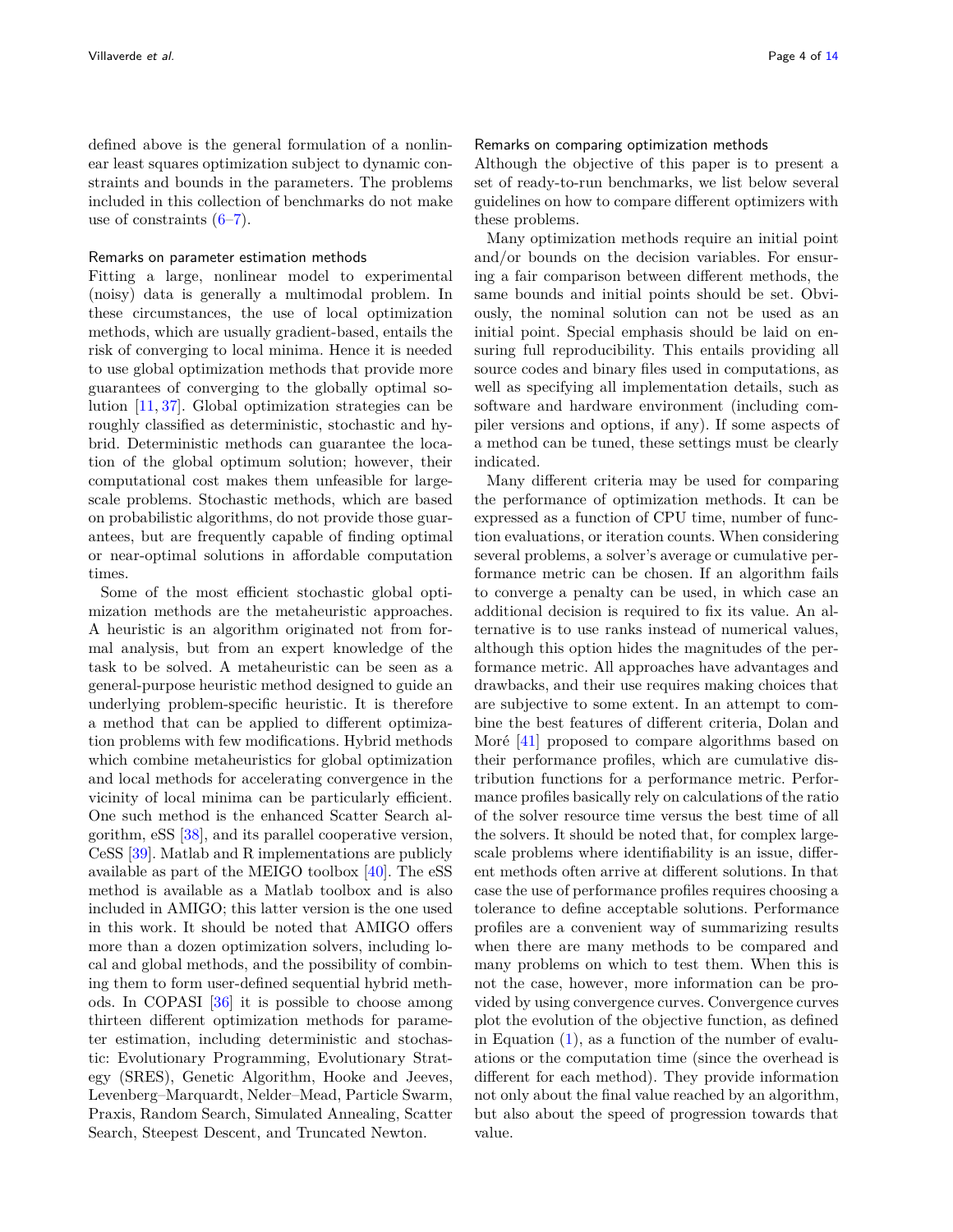When comparing different optimization methods, the best result (cost) and the mean (or median) for N runs should be reported in a table. Similar statistics for computation and number of evaluations should apply to all the methods. However, since the final values can be greatly misleading, convergence curves should be provided in addition to this table.

Note that, in order to make a fair comparison of convergence curves obtained with different software tools and/or hardware environments, it is a good practice to report any speedup due to parallelism. This can happen in non-obvious situations. For example, CO-PASI can make use of several threads in multi-core PCs due to its use of the Intel MKL library. In summary, fair comparisons should be made taking into account the real overall computational effort used by each method/implementation.

## Remarks on identifiability

Parameter estimation is just one aspect of what is known as the inverse problem. This larger problem also includes identifiability analysis, which determines whether the unknown parameter values can be uniquely estimated  $[42, 43]$  $[42, 43]$ . Lack of identifiability means that there are several possible parameter vectors that give the same agreement between experimental data and model predictions. We may distinguish between a priori structural identifiability and a posteriori or practical identifiability [\[42,](#page-11-16)[43\]](#page-11-17). The parameters are structurally identifiable if they can be uniquely estimated from the designed experiment under ideal conditions of noise-free observations and error-free model structure. Structural identifiability is a theoretical property of the model structure, which can be very difficult to determine for large and complex models [\[44](#page-11-18)[–46\]](#page-11-19). Even if a model is structurally identifiable, it may exhibit practical identifiability issues. Practical identifiability depends on the output sensitivity functions (partial derivatives of the measured states with respect to the parameters). If the sensitivity functions are linearly dependent the model is not identifiable, and sensitivity functions that are nearly linearly dependent result in parameter estimates that are highly correlated. Furthermore, even if they are linearly independent, low sensitivities may lead to an undesirable situation. Practical identifiability can be studied from sensitivity-based criteria like the Fisher information matrix (FIM). The practical identifiability of the models can be analyzed in this way with the AMIGO toolbox [\[35\]](#page-11-9). The AMIGO LRank method ranks the model parameters according to their influence on the model outputs, using several sensitivity measures. In large biological models identifiability issues are the norm rather than the exception  $[9, 44, 47-56]$  $[9, 44, 47-56]$  $[9, 44, 47-56]$  $[9, 44, 47-56]$ . This

may be partly due to inconsistent modelling practices, but even when a model has been carefully built and is structurally identifiable, the amount of data required for a perfect calibration (practical identifiability) is usually large. As an illustration, consider the general case of a model described by differential equations, and assume the ideal situation where the structure of the equations is perfectly known. Then, a well-known result states that identification of *r* parameter values requires  $2r + 1$  measurements [\[57\]](#page-12-1). However, it is frequently the case that a model with more than a thousand parameters has to be calibrated with only dozens or maybe hundreds of measurements. Finally, it should be noted that lack of identifiability does not preclude the use of model-based methods. Unique model predictions can in fact be obtained despite unidentifiability, as discussed by Cedersund [\[54\]](#page-12-2).

## **Benchmark problems**

Here we present a collection of parameter estimation problems and their descriptions. The characteristics of the six dynamic models are summarized in Table [.](#page-5-0) Four of the benchmark problems have been defined using in silico experiments, where pseudoexperimental data have been generated from simulations of the models and addition of artificial noise. The use of simulated data is usually considered the best way of assessing performance of parameter estimation methods, because the true solution is known. Additionally, we provide two benchmark problems that use real data. For each problem we provide the following information (see Supplementary Information online, [http://www.iim.csic.es/˜gingproc/biopredynbench/](http://www.iim.csic.es/~gingproc/biopredynbench/)):

- Dynamic model.
- Experimental information: initial conditions, input functions, what is measured, measurement times, noise level and type.
- Cost function to be used: its type (least squares, weighted least squares, maximum likelihood, etc), and why it should be chosen.
- Parameters to estimate: lower and upper bounds, initial guesses, nominal values (the latter must not be used during estimations).
- Implementations (Matlab with and without the AMIGO toolbox, C, COPASI): installation, requirements, and usage. Ready-to-run scripts are provided, with examples of how to execute them and their expected output.

## Problem B1: genome-wide kinetic model of S. cerevisiae

The biochemical structure of this model is taken from yeast.sf.net (version 6, [\[58\]](#page-12-3)). In decompartmentalised form, this network has 1156 reactions and 762 variables. We fix some experimentally determined exchange fluxes, and use geometric FBA [\[59\]](#page-12-4) to choose a unique reference flux distribution consistent with the experimental data. We fix some initial concentrations to their experimentally determined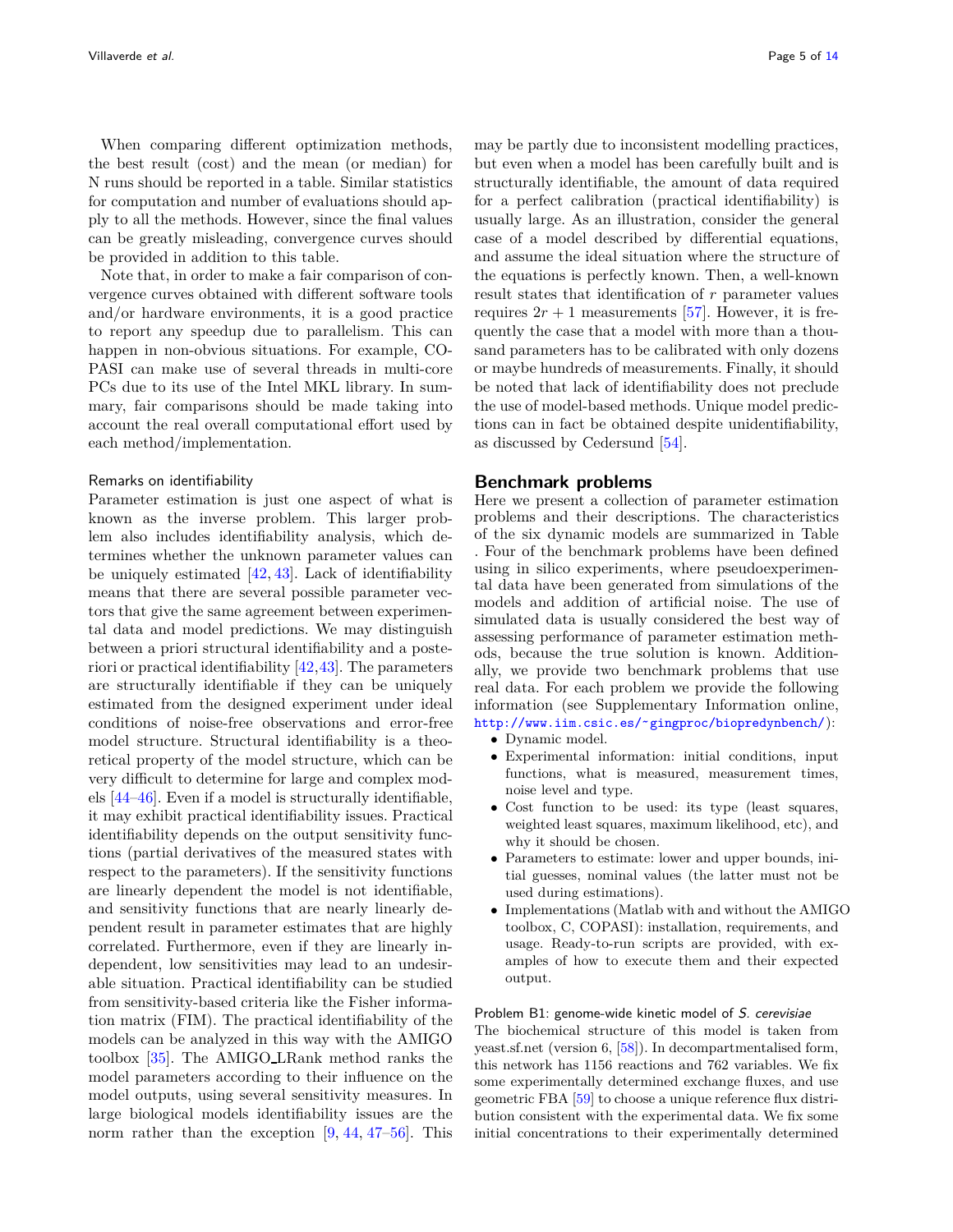**Table 1 Models**

<span id="page-5-0"></span>

| Model ID        | Β1            | <b>B2</b>          | B3                 | Β4                 | <b>B5</b>    | <b>B6</b>                  |
|-----------------|---------------|--------------------|--------------------|--------------------|--------------|----------------------------|
| Model Ref       | 25            | $\left[ 23\right]$ | $\left[ 24\right]$ | $\left[ 26\right]$ | [27]         | $\left 29\right $          |
| Cell            | S. cerevisiae | E. coli            | E. coli            | <b>CHO</b>         | Generic      | Drosophila<br>melanogaster |
| Description     | Metabolic:    | Metabolic:         | Metabolic: CCM     | Metabolic          | Signal       | Developmental              |
| level           | genome scale  | <b>CCM</b>         | & transcription    |                    | transduction | GRN (spatial)              |
| Parameters      | 1759          | 116                | 178                | 117                | 86           | 37                         |
| Dynamic states  | 276           | 18                 | 47                 | 34                 | 26           | $108 - 212$                |
| Observed states | 44            | 9                  | 47                 | 13                 | 6            | $108 - 212$                |
| Experiments     |               |                    |                    |                    | 10           |                            |
| Data points     | 5280          | 110                | 7614               | 169                | 96           | 1804                       |
| Data type       | simulated     | measured           | simulated          | simulated          | simulated    | measured                   |
| Noise level     | 20%           | real               | no noise           | variable           | 5%           | real                       |

Main features of the benchmark models.

levels and assign the remainder typical values. We define reaction kinetics using the common modular rate law, a generalised form of the reversible Michaelis-Menten kinetics that can be applied to any reaction stoichiometry [\[60\]](#page-12-5). The final model contains 261 reactions with 262 variables and 1759 parameters. This model has been created according to the pipeline presented in [\[25\]](#page-11-0), which ensures consistency with our sparse data set; whilst no data is required to produce the model, it can incorporate any known flux or concentration data or any kinetic constants. As an addition to the model developed in [\[25\]](#page-11-0), this version has been alligned with previously unpublished experimental data. The new data consist of 44 steady-state measurements (38 concentrations and 6 fluxes), which are included in Tables 14 and 15 of the Supplementary Information online. The steady state is found to be stable. The number of measurements available at the present stage is not enough for carrying out a proper model calibration. Envisioning that dynamic (time-series) measurements of the 44 observed variables may be available in the near future, we show in this paper how they will be employed for re-estimating the parameter values. With this aim, we have generated pseudoexperimental noisy data corresponding to a pulse in the concentration of extracellular glucose, and have used this simulated data to re-calibrate the model. We generated 120 samples per observable and added artificial measurement noise (20%) to resemble realistic conditions.

# Problem B2: dynamic model of the Central Carbon Metabolism of E. coli

This model, originally published in [\[23\]](#page-10-25) and available at the BioModels database [\[61\]](#page-12-6), reproduces the response to a pulse in extracellular glucose concentration. It includes 18 metabolites in two different compartments: the cytosol (17 internal metabolites), and the extracellular compartment (1 extracellular metabolite: glucose). These metabolites are involved in 48 reactions: 30 kinetic rate reactions, 9 degradation equations, 8 dilution equations, and 1 equation for extracellular glucose kinetics. Additionally, there are 7 analytical functions, thus the model is defined by a total of 55 mathematical expressions. We have reformulated the model to use it as a parameter estimation problem; the 116 parameters to be estimated consist of kinetic parameters and maximum reaction rates. As an addition to the model version available in the Biomodels database, we

provide the experimental data that were used in the original publication but had not been published (Klaus Mauch, personal communication). The dataset is given in Table 16 of the Supplementary Information online, and consists of time-course concentration measurements of nine metabolites. The aim of the model calibration in this case is to find a better fit to the experimental data than the one obtained with the nominal parameter vector used in the original publication [\[23\]](#page-10-25). Note that this is different from benchmarks 1 and 3–5, which use simulated data and where the aim is to recover a fit as good as the one obtained with the nominal parameter vector, with which the data were generated.

# Problem B3: enzymatic and transcriptional regulation of the Central Carbon Metabolism of E. coli

This model simulates the adaptation of *E. coli* to changing carbon sources. Complete information about this model is available as the supplementary information of [\[24\]](#page-10-26). It is also included in the BioModels Database [\[61\]](#page-12-6). It should be noted that there are some differences in parameter values between the original model and the BioModels version; however, these changes do not alter the simulation results, a fact that indicates unidentifiability. The model contains 47 ODEs and 193 parameters, of which 178 are considered unknown and need to be estimated. The other 15 parameters are constants known to the modeler (number of subunits of the multimers–enzymes–, scaling factors, universal protein degradation rate, and gene expression rate constant). The outputs of the system are the 47 state variables, which represent concentrations. Pseudo-experimental data were generated by simulation of the sixth scenario defined in the simulation files included as supplementary material in [\[24\]](#page-10-26). This scenario simulates an extended diauxic shift which consists of three consecutive environments, where the carbon sources are first glucose, then acetate, and finally a mixture of both. Under these conditions, the 47 concentration profiles are sampled every 1000 seconds, for a total of 162 time points (45 hours). This model exhibits large differences in value among concentrations, which span five orders of magnitude. To equalize their contribution to the objective function, we scale each time-series dividing it by the maximum of the experimental value (scaled least squares).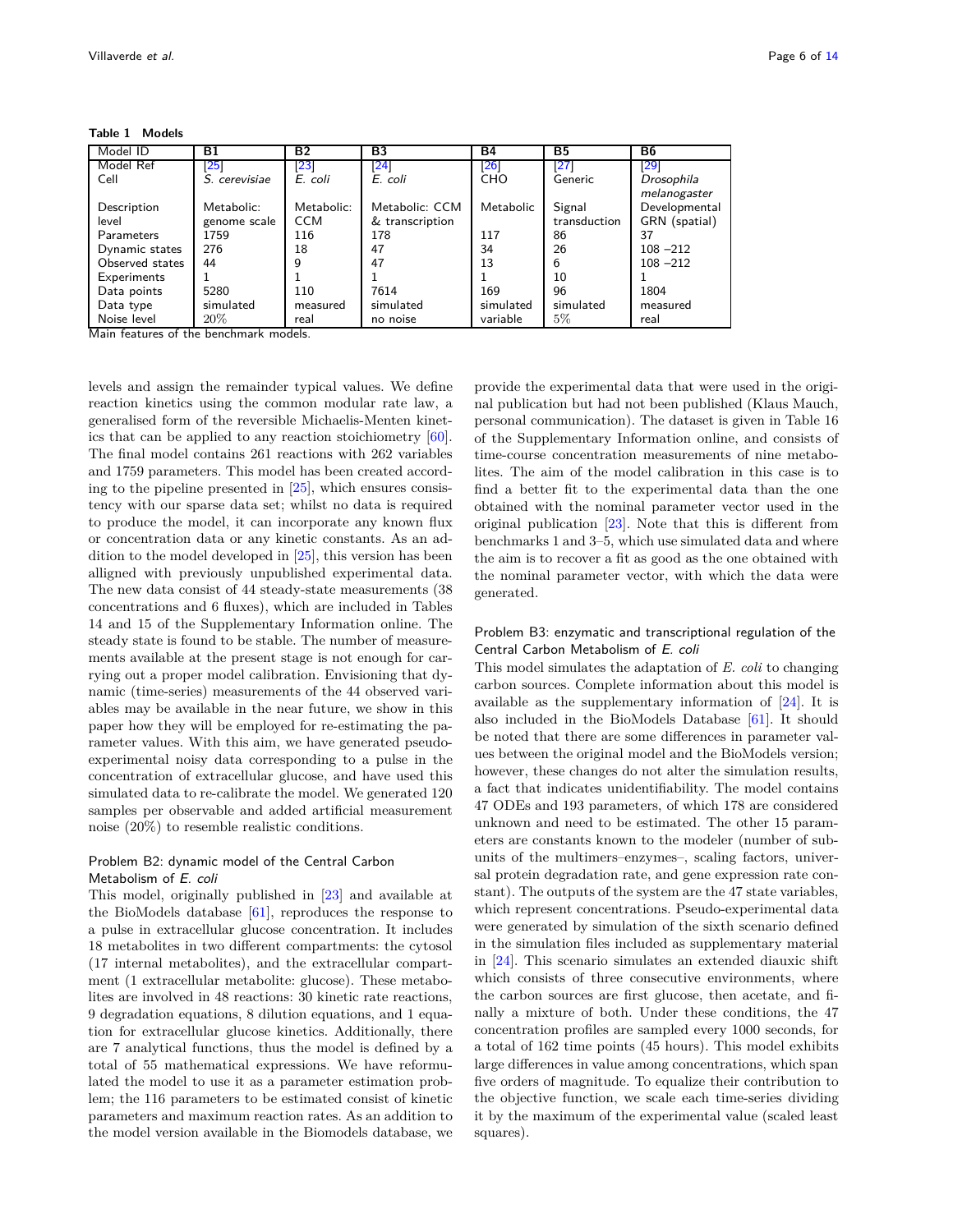## Problem B4: metabolic model of Chinese Hamster Ovary (CHO) cells

Chinese Hamster Ovary cells (CHO) are used for protein production in fermentation processes [\[62\]](#page-12-7). This model simulates a batch process with resting cells: no metabolites are fed for a final time horizon of 300 hours. The fermenter medium contains glucose as main carbon source, and leucine and methionine are the main amino acids taken up. Lactate was modelled to be a by-product of the fermentation process. A generated protein serves as main product of the fermentation process. The model comprises 35 metabolites in three compartments (fermenter, cytosol, and mitochondria) and 32 reactions, including protein product formation, Embden-Meyerhof-Parnas pathway (EMP), TCA cycle, a reduced amino acid metabolism, lactate production, and the electron transport chain. The kinetics are modelled as in [\[23\]](#page-10-25), and the resulting ODE model comprises 117 parameters in total. Some aspects of this model were partially discussed in [\[26\]](#page-11-1). For optimization purposes pseudo-experimental data were generated, mimicking a typical cell behavior. The following 13 metabolites are assumed to be measured: in fermenter, glucose, lactate, product protein, leucine, and methionine; in cytosol, aspartate, malate, pyruvate, oxaloacetate, ATP, and ADP; and in mitochondria, ATP and ADP. Samples were assumed to be daily taken over the whole fermentation time.

#### Problem B5: signal transduction logic model

To illustrate the advantages and disadvantages of different formalisms related to logic models, MacNamara and colleagues constructed a plausible network of interactions consisting of signaling factors known to be activated downstream of  $EGF$  and  $TNF$ - $\alpha$  [\[27\]](#page-11-2). The model consists of 26 ODEs that use a logic-based formalism, which is explained in detail in  $[63]$ . In this formalism, state values can vary between 0 and 1 and represent the normalized activity of a given protein, which is typically measured as the level of phosphorylation. In total the model includes 86 continuous parameters, corresponding to the half maximal activations (*k*), the Hill coefficients (*n*) and a set of parameters controlling the rate of activation/deactivation of a given protein  $(\tau)$ . The model incorporates *EGF* and *TNF-* $\alpha$  which are treated as stimuli that trigger the pathway response. In addition to these two stimuli, the model includes two kinase inhibitors for *RAF*1 and *PI3K*, which can block the activity of both species. In total the model can be perturbed by these 4 cues, allowing a rich variation in the dynamic profiles of the model signaling components, an essential requirement for parameter estimation. In order to generate a data-set for reverse engineering the model structure, the authors generated data, corresponding to 10 in-silico experiments, where the different cues (stimuli and inhibitors) are added in different combinations. For each experiment 6 strategically located states are observed. Each observable was measured at 16 equidistant time points per experiment. In addition to this Gaussian noise was added to the data in order to mimic a reasonable amount of experimental error. Note that the SBML implementation of this model uses the SBML qual format [\[64\]](#page-12-9), an extension of SBML developed for qualitative models of biological networks.

#### Problem B6: the gap gene network of the vinegar fly, Drosophila melanogaster

Our last benchmark model is slightly different from those previously described, in that it represents a spatial model of pattern formation in multi-cellular animal development, and the data for fitting are based on microscopy, rather than metabolomics or transcriptomics. The gap genes form part of the segmentation gene network, which patterns the anterior–posterior (AP) axis of the *Drosophila melanogaster* embryo. They are the primary regulatory targets of maternal morphogen gradients, and are active during the blastoderm stage in early development. In the model, the embryo is a single row of dividing nuclei along the AP axis, with each nucleus containing the four gap genes and receiving input from four external factors. The gap genes included in the model are *hunchback* (*hb*), *Kr¨uppel* (*Kr*), *giant* (*gt*), and *knirps* (*kni*), and the external inputs Bicoid (Bcd), Caudal (Cad), Tailless (Tll), and Huckebein (Hkb). Three processes occur within and between nuclei: (1) regulated gene product synthesis, (2) Fickian gene product diffusion, and (3) linear gene product decay. These processes are formalised with ODEs, and result in the model having 37 unknown parameters. This model [\[29,](#page-11-21)[30\]](#page-11-4) implements the gene circuit approach [\[65,](#page-12-10)[66\]](#page-12-11) used to reverse-engineer the regulatory interactions of the gap genes by fitting to quantitative spatio-temporal gene expression data, which can be mRNA [\[29\]](#page-11-21) or protein [\[30\]](#page-11-4). The data consist of 9 time points spanning 71 minutes of *Drosophila* development, and at each time point maximally 53 nuclei with data points for the four gap genes, and the four external inputs. The fit is measured with a weighted least squares scheme (WLS) with variable weights, which, in the case of the mRNA data used here [\[29\]](#page-11-21), are inversely related to the level of expression. The weights were created from normalized, integrated mRNA expression data according to the formula:  $w = 1.0 - 0.9y$ , with  $y \in [0, 1]$ being the normalized staining intensity. This proportionality of variation with expression level reflects the fact that gap domains (showing high levels of expression) show more variation than those regions of the embryo in which a gene is not expressed [\[29\]](#page-11-21).

# **Results**

We show how our collection of benchmark problems can be used by reporting selected results using several parameter estimation methods. We emphasize that the purpose of this work is not to provide a comprehensive comparison of all existing approaches, but to provide a useful, versatile, and practical test set and illustrate its use. For simplicity, and to enable direct comparisons among benchmarks, all the computations reported in this section have been carried out in Matlab, using the algorithms available in the AMIGO toolbox [\[35\]](#page-11-9). This includes both global and local optimization methods; the latter have been used in a multistart procedure, where multiple instances are launched from different initial points selected randomly within the parameter bounds.

Before estimating the parameter values we assessed the identifiability of the models. Model parameters were ranked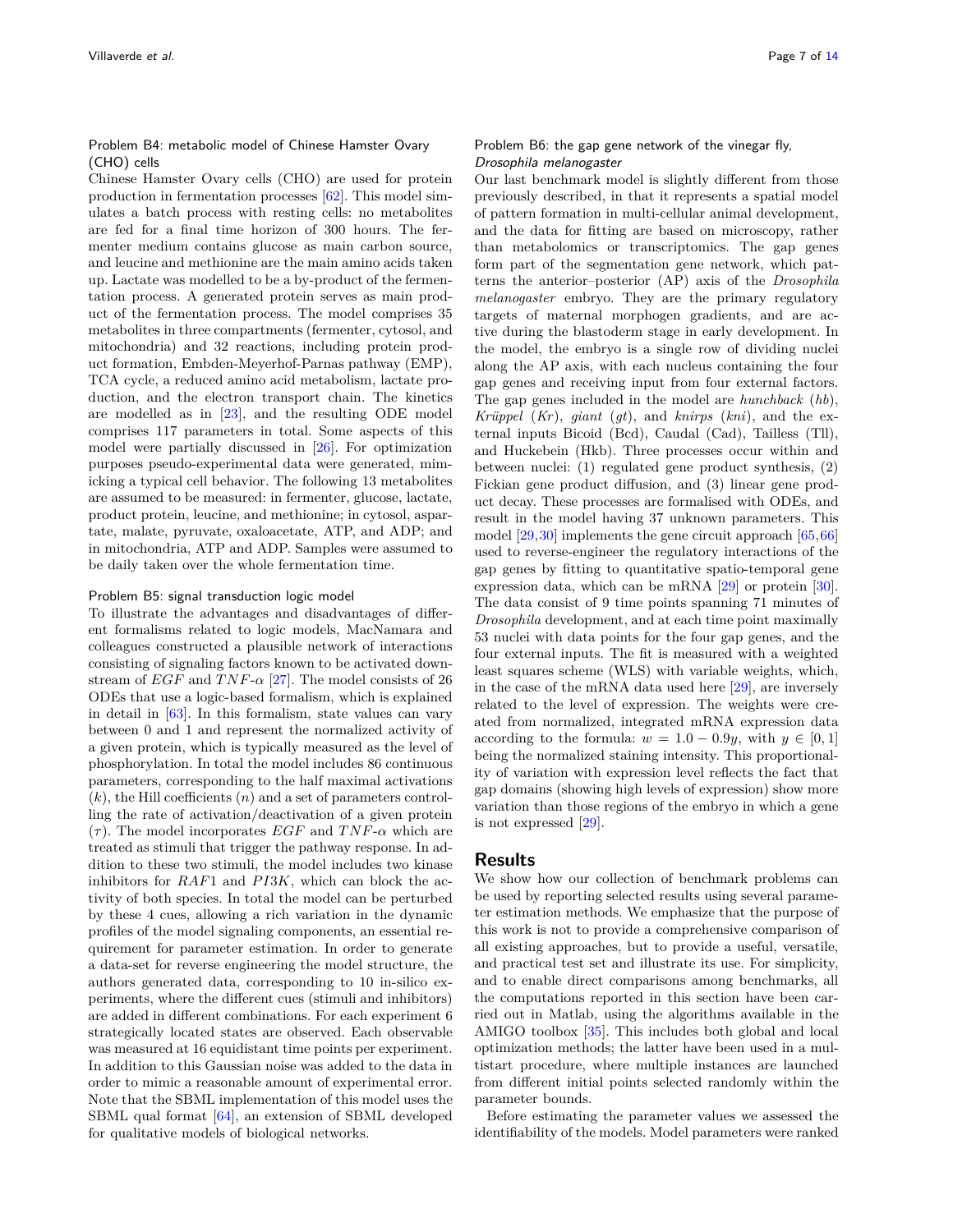according to their influence on the system output (sensitivity), using the local rank routine (AMIGO LRank) from the AMIGO toolbox as described in the previous section. As is typical of models of this size, it was found that all benchmarks have identifiability issues, with a portion of their parameters exerting very little influence on the model outputs. Therefore, the goal of these benchmarks is not to obtain accurate estimates of all the parameters, but rather to obtain a good fit to the data: when tested on this collection of benchmarks, optimization methods should be evaluated by their ability to minimize the objective function. As an illustration of the typical outcome that can be obtained from the local rank method, we show in Figure [1](#page-8-0) the results of the practical identifiability analysis for problem B2. Figure [1](#page-8-0) ranks the parameters in decreasing order of their influence on the system's behaviour, which is quantified by means of the importance factors  $\delta_p^{msgr}$ :

$$
\delta_p^{msqr} = \frac{1}{n_{lhs}n_d} \sqrt{\sum_{m c=1}^{n_{lhs}} \sum_{d=1}^{n_d} ([s_d]_{mc})^2}
$$
(9)

where  $n_{lhs}$  are the different values for each of the parameters selected by Latin Hypercube Sampling, *n<sup>d</sup>* is the number of experiments, and [*s*] are the relative sensitivities. Figure [1](#page-8-0) shows the sensitivity of the state variables with respect to the parameters. From this figure it becomes clear that many parameters such as 8-10, 32-38, 56-64, are not influencing observables. Therefore those parameters are expected to be poorly identifiable.

In the remainder of this section we show selected results of the best performing optimization methods in every parameter estimation problem. Complete results for every benchmark are reported in the Supplementary Information online.

To evaluate the performance of local methods we launched repeated local searches in a multistart procedure, starting from initial parameter vectors with values chosen randomly from within the parameter bounds. It should be noted that, while multistarts of local searches are a popular option for parameter estimation, they are usually not the most efficient solution when dealing with large-scale nonlinear models. Due to the multimodal nature of these problems, local methods tend to be stuck in local minima, which can sometimes be very far from the global optimum. Launching local methods from random points leads to spending a large fraction of the computational time in unsuccessful searches. Hence, global optimization methods usually perform better in these cases, especially if–as happens with eSS–they are used in combination with local searches. As an example, Figure [2](#page-7-0) shows histograms of the results (i.e., objective function values reached and the frequency with which they were found) obtained with the DHC local method for benchmark B3. Similar outcomes were obtained with the other benchmarks and methods. Complete results for all the benchmarks and with different methods are included in the Supplementary Information online. In all cases, the number of local searches was fixed so that their overall CPU time was comparable to that consumed in optimizations where the global method eSS was used. While there

was great variability in the results obtained for the different benchmarks, a conclusion was common to all of them: in all cases, the local methods were outperformed by the global optimization method eSS.



<span id="page-7-0"></span>**Figure 2 Benchmark 3. Histograms of local searches.** The X axis shows the values of the solutions found by the DHC local method, and the Y axis shows their frequency. Of the total of 1000 local searches launched, only the 188 that converged are shown.

The convergence curves of the six benchmarks are shown in Figure [3.](#page-9-0) Results were obtained with the eSS method on a computer with Intel Xeon Quadcore processor, 2.50 GHz. It can be clearly noticed that, due to the differences in size and complexity, the computational cost of estimating the parameters varies among benchmarks. Results show that they can be naturally classified in three different levels:

- B1 and B3 are the most expensive: in our computers, obtaining a reasonably good fit took at least one week.
- B5 and B6 are intermediate in terms of cost; a good fit could be obtained in one day.
- B2 and B4 are the least expensive, with good fits obtained in one or a few hours.

These computation times can be used as a reference to select the appropriate benchmarks to test a particular optimization method, depending on its focus and the available time. Due to the stochastic nature of the eSS algorithm, results may vary among optimization runs. Figure [4](#page-10-28) shows the dispersion of 20 different optimization results for benchmark B4.

Table summarizes the settings and outcomes of the parameter estimations with eSS, including the local method used for each problem. Note that, while DN2FB is generally recommended [\[67\]](#page-13-1), we have realized that for large-scale problems it may not be the most efficient local method, due to the large number of evaluations needed to calculate the derivatives. Hence, for the problems considered here it is outperformed by other methods like DHC, SOLNP, or FMINCON.

One of the outcomes reported in Table is the cumulative normalized root-mean-square error,  $\sum$  NRMSE. The rootmean-square error is a standard measure of the goodness of fit obtained for an observable which is defined as

RMSE = 
$$
\sqrt{\frac{\sum_{\epsilon=1}^{n_{\epsilon}} \sum_{s=1}^{n_{s}^{(\epsilon)} } (y m_{s}^{\epsilon, o} - y_{s}^{\epsilon, o}(p))^{2}}{n_{\epsilon} \cdot n_{s}^{\epsilon, o}}}
$$
(10)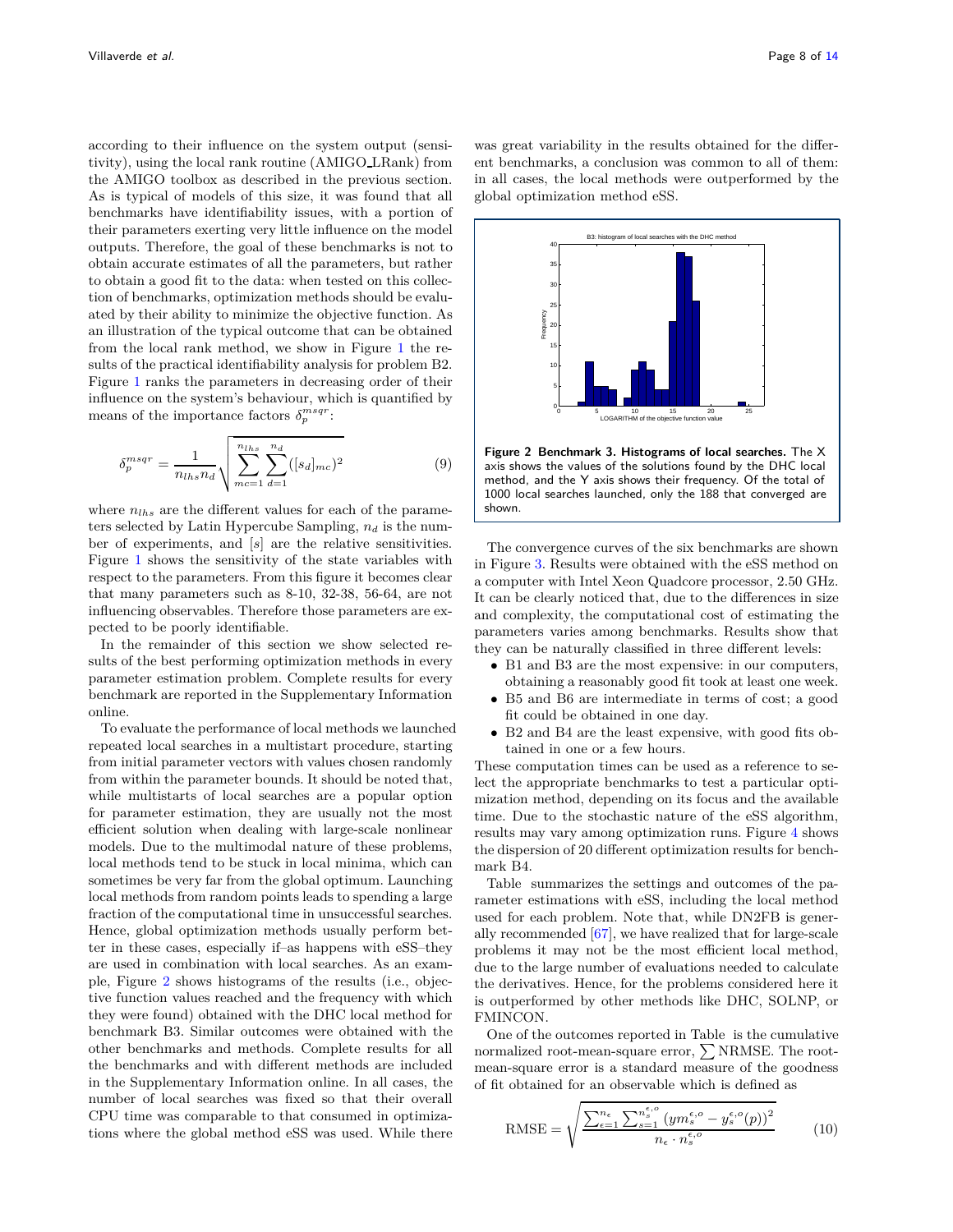

<span id="page-8-0"></span>with the same notation as in equation  $(1)$ . To account for the different magnitudes of the observables it is useful to report the normalized root-mean-square error, NRMSE, which scales the NRMSE by dividing it by the range of values of the observable:

<span id="page-8-1"></span>
$$
NRMSE = \frac{RMSE}{max(ym^{\epsilon,o}) - min(ym^{\epsilon,o})}
$$
(11)

The cumulative normalized root-mean-square error,  $\sum$  NRMS $_{\text{mg}}$  to ten different experiments. Figure [5](#page-12-12) reports a good is simply the sum of the NRMSE for all observables.

Note that, due to the realistic nature of most of these problems, there may be lack of identifiability and optimization may result in overfitting: that is, an optimal solution may be found that gives a better fit to the pseudoexperimental data than the one obtained with the nominal parameter vector used to generate the data. This is explained because, in the presence of measurement noise, the optimal solution manages to fit partially not only the system dynamics, but also the noise itself–which of course cannot be achieved by the nominal solution. Hence in the results reported in Table the optimal objective function value  $(J_f)$  is sometimes smaller (i.e. better) than the nominal one (*Jnom*). This may also happen with the NRMSE values. Note however that, since the objective functions used in the calibration  $(J)$  and the NRMSE are different metrics, their behavior may be different. For example, for B1  $J_f$  <  $J_{nom}$  and  $NRMSE_f$  > $NRMSE_{nom}$ , while for B4 the opposite is true:  $J_f > J_{nom}$  and  $NRMSE_f < NRMSE_{nom}$ .

As an example of the fit between data and model output that is obtained after calibration, let us consider benchmark B5, which uses pseudoexperimental data correspondmatch between data and model output; notably, the algorithm manages to reproduce the oscillations in NF*κ*B.

The fit can also be represented with histograms of the residuals, which show the distribution of the errors in the state variables. This kind of plot can also be used for showing the errors in the recovered parameters when compared to the nominal (true) values. An alternative way of visualizing this relation is by plotting the predicted states (or parameter) values as a function of the true values. This results in a diagonal–like plot; the larger the deviations from the diagonal, the larger the prediction errors. When there are identifiability issues, the fit is typically better for the states than for the parameters, because a good fit to the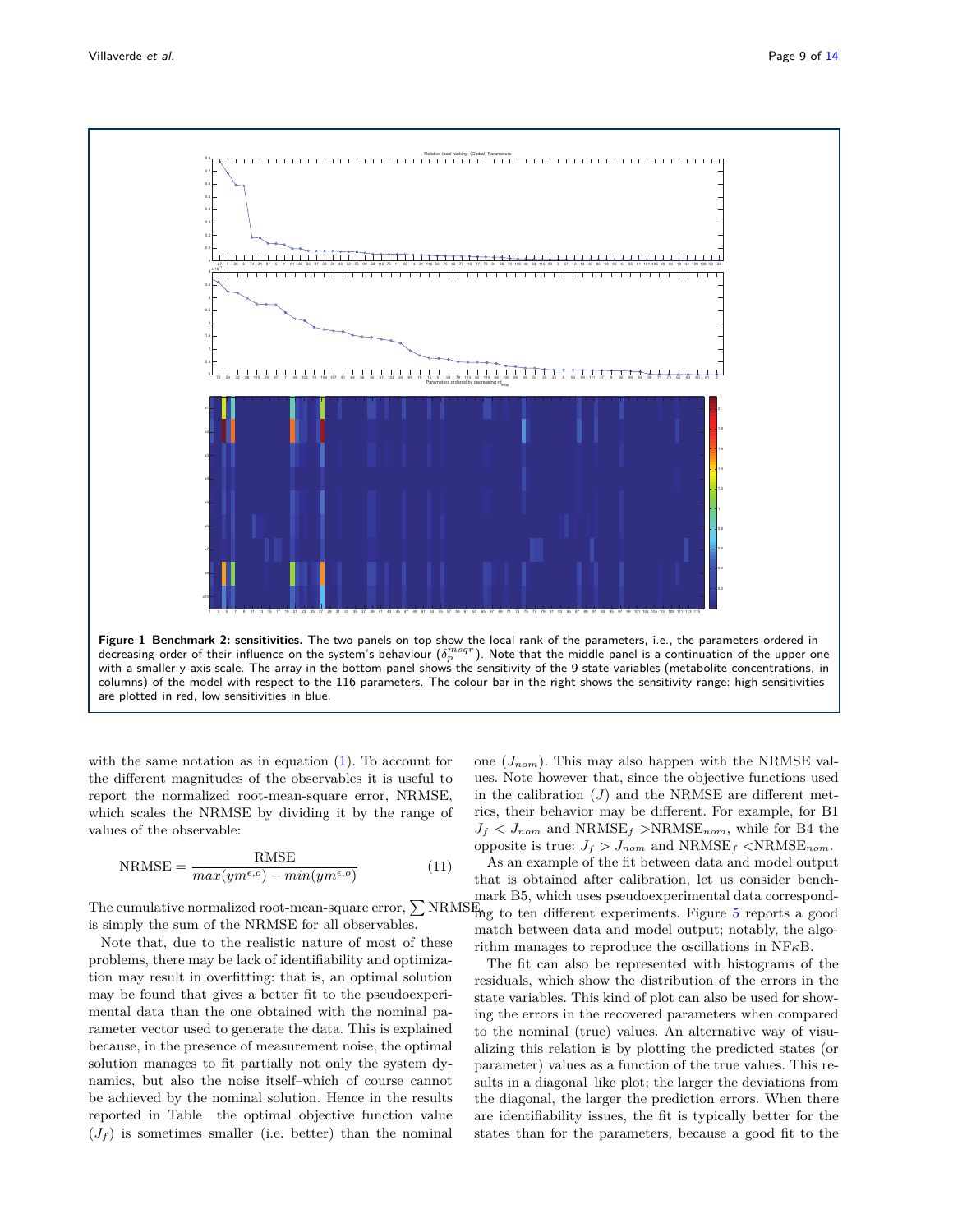

<span id="page-9-0"></span>data does not necessarily ensure that the correct parameters have been recovered. Examples of these plots are shown in Figure [6,](#page-13-2) which shows the fits obtained for benchmark  $B4$ 

# **Conclusions**

To address the current lack of ready-to-run benchmarks for large-scale dynamic models in systems biology, we have presented here a collection of six parameter estimation problems. They cover the most common types, including metabolism, transcription, signal transduction, and development. The benchmarks are made available in a number of formats. As a common denominator, all of the models have been implemented in Matlab and C. When possible (i.e. for benchmarks B1–B5), model descriptions are also given in SBML. Ready-to-run implementations of all the benchmarks are provided in Matlab format (both with and without the AMIGO toolbox) and in COPASI (for benchmarks B1–B4). With these files it is straightforward to reproduce the results reported here.

More importantly, the benchmark files can be easily adapted to test new parameter estimation methods for which a Matlab, C, or COPASI implementation is available. The performance of an existing or newly developed method can be evaluated by comparing its results with those reported here, as well as with those obtained by other methods. To this end, we have provided guidelines for comparing the performance of different optimizers. The problems defined here may also be used for educational purposes, running them as examples in classes or using them as assignments.

Finally, it should be noted that the utility of this collection goes beyond parameter estimation: the models provided here can also be used for benchmarking methods for optimal experimental design, identifiability analysis, sensitivity analysis, model reduction, and in the case of metabolic models also for metabolic engineering purposes.

# **Competing interests**

The authors declare that they have no competing interests.

# **Author's contributions**

JRB, PM, and JJ conceived of the study. JRB and AFV coordinated the study. KS, SB, JS, DCS, AC, JSR, KM, PM, and JJ contributed with models. AFV, DH, KS, and DCS formatted the models and tested the implementations. AFV and DH carried out the computations. AFV, EBC, and JRB analyzed the results. AFV and JRB drafted the manuscript. KS, SB, AC, JSR, KM, EBC, and JJ helped to draft the manuscript. All authors read and approved the final manuscript.

# **Supplementary Information**

[http://www.iim.csic.es/˜gingproc/biopredynbench/](http://www.iim.csic.es/~gingproc/biopredynbench/)

# **Acknowledgments**

This work was supported by the EU project "BioPreDyn" (EC FP7-KBBE-2011-5, grant number 289434). We would like to thank Attila Gábor for reading the manuscript, providing critical comments, and finding bugs in the codes; David Rodríguez Penas for helping in debugging the codes; and Thomas Cokelaer for providing the SBML qual file of model B5.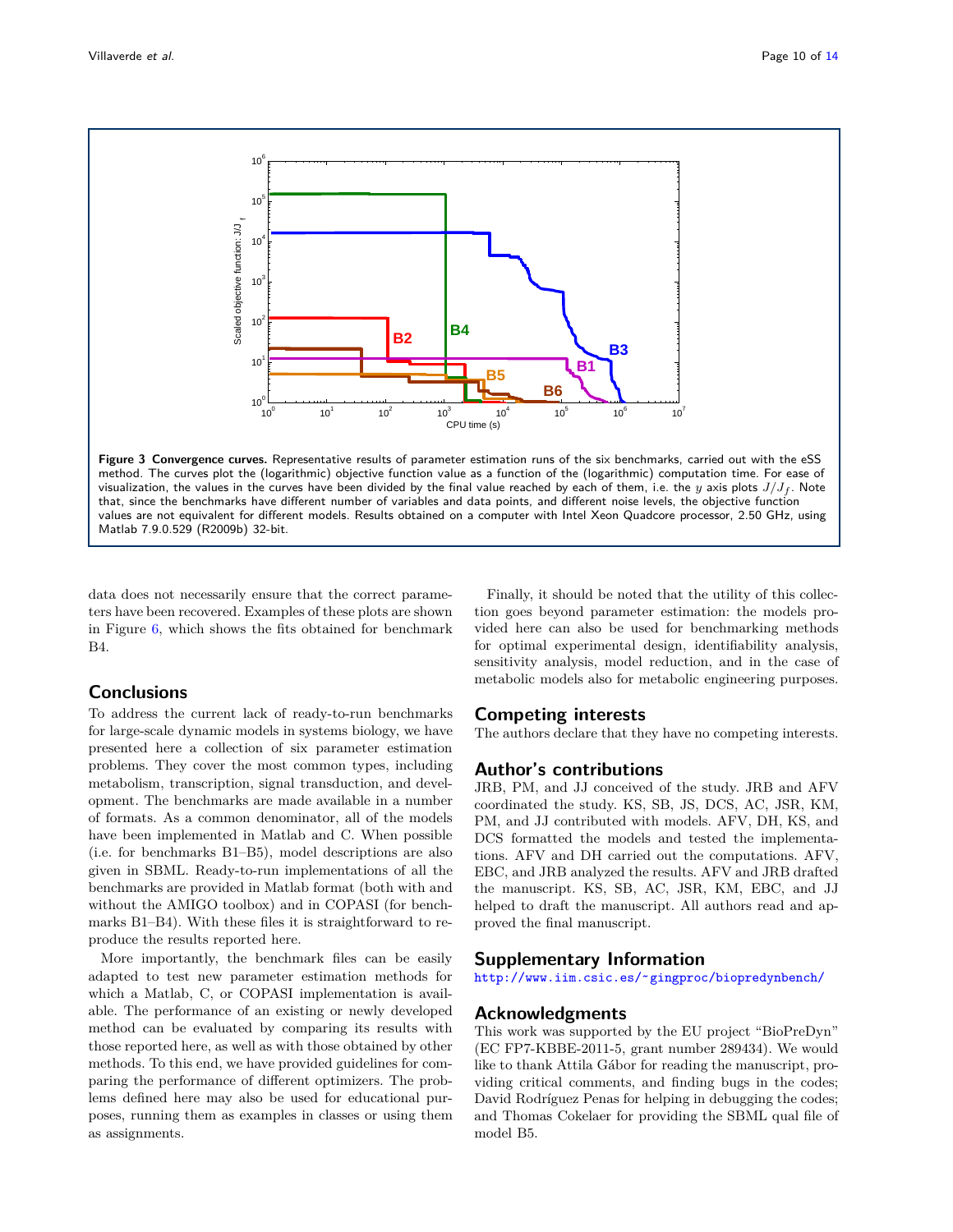

<span id="page-10-28"></span>

#### **Author details**

<span id="page-10-2"></span><span id="page-10-1"></span><span id="page-10-0"></span> $1$ Bioprocess Engineering Group, IIM-CSIC, Eduardo Cabello 6, 36208 Vigo, Spain. <sup>2</sup>European Molecular Biology Laboratory, European Bioinformatics Institute (EMBL-EBI), Wellcome Trust Genome Campus, CB10 1SD Hinxton, Cambridge, UK. <sup>3</sup>School of Computer Science, Manchester Centre for Integrative Systems Biology, The University of Manchester, 131 Princess Street, M1 7DN Manchester, UK. <sup>4</sup>Insilico Biotechnology AG, Meitnerstraße 8, 70563 Stuttgart, Germany. <sup>5</sup>EMBL/CRG Research Unit in Systems Biology, Centre for Genomic Regulation (CRG), Dr. Aiguader 88, 08003 Barcelona, Spain. <sup>6</sup>Universitat Pompeu Fabra (UPF), Plaça de la Mercé, 10, 08002 Barcelona, Spain.

#### <span id="page-10-6"></span>**References**

- <span id="page-10-5"></span>1. Link, H., Christodoulou, D., Sauer, U.: Advancing metabolic models with kinetic information. Current opinion in biotechnology **29**, 8–14 (2014)
- <span id="page-10-7"></span>2. Almquist, J., Cvijovic, M., Hatzimanikatis, V., Nielsen, J., Jirstrand, M.: Kinetic models in industrial biotechnology–improving cell factory performance. Metabolic engineering **24**, 38–60 (2014)
- <span id="page-10-8"></span>3. Song, H.-S., DeVilbiss, F., Ramkrishna, D.: Modeling metabolic systems: the need for dynamics. Current Opinion in Chemical Engineering **2**(4), 373–382 (2013)
- <span id="page-10-9"></span>4. Jaeger, J., Monk, N.: Bioattractors: Dynamical systems theory and the evolution of regulatory processes. Journal of Physiology **592**, 2267–2281 (2014)
- <span id="page-10-10"></span>5. Villaverde, A.F., Banga, J.R.: Reverse engineering and identification in systems biology: strategies, perspectives and challenges. Journal of the Royal Society, Interface **11**(91), 20130505 (2014)
- <span id="page-10-11"></span>6. van Riel, N.A.W.: Dynamic modelling and analysis of biochemical networks: mechanism-based models and model-based experiments. Briefings in Bioinformatics **7**(4), 364–374 (2006)
- 7. Jaqaman, K., Danuser, G.: Linking data to models: data regression. Nature Reviews. Molecular Cell Biology **7**(11), 813–819 (2006)
- 8. Banga, J., Balsa-Canto, E.: Parameter estimation and optimal experimental design. Essays in Biochemistry **45**, 195 (2008)
- <span id="page-10-27"></span>9. Ashyraliyev, M., Fomekong-Nanfack, Y., Kaandorp, J.A., Blom, J.G.: Systems biology: parameter estimation for biochemical models. FEBS Journal **276**(4), 886–902 (2008)
- <span id="page-10-12"></span>10. Vanlier, J., Tiemann, C., Hilbers, P., van Riel, N.: Parameter uncertainty in biochemical models described by ordinary differential equations. Mathematical biosciences **246**(2), 305–314 (2013)
- <span id="page-10-13"></span>11. Moles, C.G., Mendes, P., Banga, J.R.: Parameter estimation in biochemical pathways: a comparison of global optimization methods.

Genome Research **13**(11), 2467 (2003)

- <span id="page-10-14"></span>12. Banga, J.R.: Optimization in computational systems biology. BMC systems biology **2**, 47–1477 (2008)
- <span id="page-10-15"></span>13. Mendes, P., Sha, W., Ye, K.: Artificial gene networks for objective comparison of analysis algorithms. Bioinformatics **19**(suppl 2), 122–129 (2003)
- <span id="page-10-19"></span><span id="page-10-4"></span><span id="page-10-3"></span>14. Kremling, A., Fischer, S., Gadkar, K., Doyle, F.J., Sauter, T., Bullinger, E., Allgöwer, F., Gilles, E.D.: A benchmark for methods in reverse engineering and model discrimination: problem formulation and solutions. Genome Research **14**(9), 1773–1785 (2004)
- <span id="page-10-17"></span>15. Camacho, D., Vera Licona, P., Mendes, P., Laubenbacher, R.: Comparison of reverse-engineering methods using an in silico network. Annals of the New York Academy of Sciences **1115**(1), 73–89 (2007)
- <span id="page-10-20"></span>Gennemark, P., Wedelin, D.: Benchmarks for identification of ordinary differential equations from time series data. Bioinformatics **25**(6), 780–786 (2009)
- <span id="page-10-18"></span>17. Haynes, B.C., Brent, M.R.: Benchmarking regulatory network reconstruction with grendel. Bioinformatics **25**(6), 801–807 (2009)
- <span id="page-10-21"></span>18. Marbach, D., Schaffter, T., Mattiussi, C., Floreano, D.: Generating realistic in silico gene networks for performance assessment of reverse engineering methods. Journal of Computational Biology **16**(2), 229–239 (2009)
- <span id="page-10-16"></span>19. Schaffter, T., Marbach, D., Floreano, D.: Genenetweaver: in silico benchmark generation and performance profiling of network inference methods. Bioinformatics **27**(16), 2263–2270 (2011)
- <span id="page-10-22"></span>20. Meyer, P., Cokelaer, T., Chandran, D., Kim, K.H., Loh, P.-R., Tucker, G., Lipson, M., Berger, B., Kreutz, C., Raue, A., et al.: Network topology and parameter estimation: from experimental design methods to gene regulatory network kinetics using a community based approach. BMC systems biology **8**(1), 13 (2014)
- <span id="page-10-23"></span>21. Auger, A., Hansen, N., Schoenauer, M.: Benchmarking of continuous black box optimization algorithms. Evolutionary Computation **20**(4), 481–481 (2012)
- <span id="page-10-24"></span>22. Dolan, E.D., Moré, J.J., Munson, T.S.: Benchmarking optimization software with cops 3.0. Argonne National Laboratory Technical Report ANL/MCS-TM-273 (2004)
- <span id="page-10-25"></span>23. Chassagnole, C., Noisommit-Rizzi, N., Schmid, J.W., Mauch, K., Reuss, M.: Dynamic modeling of the central carbon metabolism of escherichia coli. Biotechnology and Bioengineering **79**(1), 53–73 (2002)
- <span id="page-10-26"></span>24. Kotte, O., Zaugg, J.B., Heinemann, M.: Bacterial adaptation through distributed sensing of metabolic fluxes. Molecular Systems Biology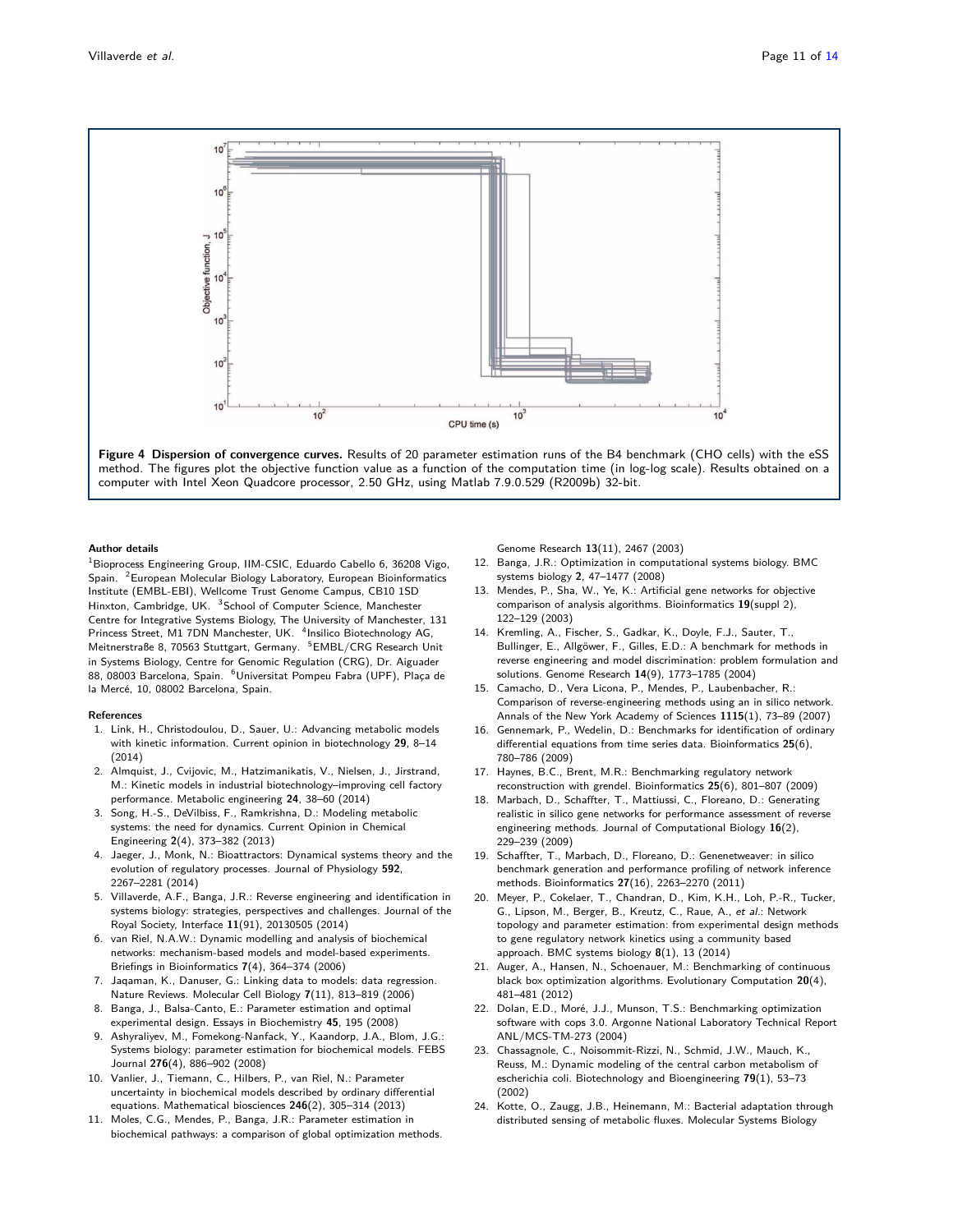<span id="page-11-22"></span>

| Model ID           | B1                    | <b>B2</b>                  | B <sub>3</sub>             | <b>B4</b>             | <b>B5</b>             | B6                    |
|--------------------|-----------------------|----------------------------|----------------------------|-----------------------|-----------------------|-----------------------|
| $p^U$              | $5\cdot p_{nom}$      | $10 \cdot p_{nom}^{(ex)}$  | $10 \cdot p_{nom}^{(ex)}$  | $5\cdot p_{nom}$      | varying               | varying               |
| $n^L$              | $0.2\cdot p_{nom}$    | $0.1 \cdot p_{nom}^{(ex)}$ | $0.1 \cdot p_{nom}^{(ex)}$ | $0.2 \cdot p_{nom}$   | varying               | varying               |
| Local method       | DHC                   | <b>FMINCON</b>             | none                       | <b>FMINCON</b>        | DHC                   | <b>FMINCON</b>        |
| CPU time           | $\approx$ 170 hours   | $\approx$ 3 hours          | $\approx$ 336 hours        | $\approx$ 1 hour      | $\approx$ 16 hours    | $\approx$ 24 hours    |
| Evaluations        | $6.9678 \cdot 10^5$   | $9.0728 \cdot 10^{4}$      | $7.2193 \cdot 10^{6}$      | $1.6193 \cdot 10^5$   | $8.8393 \cdot 10^{4}$ | $2.0751 \cdot 10^6$   |
| $J_0$              | $5.8819 \cdot 10^{9}$ | $3.1136 \cdot 10^{4}$      | $4.6930 \cdot 10^{16}$     | $6.6034 \cdot 10^{8}$ | $3.1485 \cdot 10^{4}$ | $8.5769 \cdot 10^5$   |
| $J_f$              | $1.3753 \cdot 10^{4}$ | $2.3390 \cdot 10^{2}$      | $3.7029 \cdot 10^{-1}$     | $4.5718 \cdot 10^{1}$ | $3.0725 \cdot 10^3$   | $1.0833 \cdot 10^5$   |
| $J_{nom}$          | $1.0846 \cdot 10^6$   |                            |                            | $3.9068 \cdot 10^{1}$ | $4.2737 \cdot 10^3$   |                       |
| NRMSE <sub>0</sub> | $3.5834 \cdot 10$     | $8.5995 \cdot 10^{-2}$     | $3.5457 \cdot 10$          | $4.8005 \cdot 10$     | $4.0434 \cdot 10^{1}$ | $2.3808 \cdot 10^{2}$ |
| NRMSE <sub>f</sub> | 5.7558                | 2.4921                     | $2.9298 \cdot 10^{-1}$     | 2.8010                | $2.7430 \cdot 10^{1}$ | $1.6212 \cdot 10^{2}$ |
| $NRMSE_{nom}$      | 3.8203                |                            |                            | 2.8273                | $3.0114 \cdot 10^{1}$ |                       |

**Table 2 Parameter estimation with eSS (AMIGO implementation): settings and results**

Optimization settings and results obtained for each of the benchmarks with the eSS method, using the implementation provided in the AMIGO toolbox. In some cases the lower  $(p^L)$  and upper  $(p^U)$  bounds in the parameters are specified as a function of the nominal parameter vector, *pnom*. There may be exceptions to these bounds, in cases where it makes sense biologically to have a different range of values (e.g. Hill coefficients in the range of 1–12). Cases with exceptions are marked by (*ex*) . In other cases all the parameters have specific bounds; this is marked as "varying". The initial objective function value, *J*0, corresponds to the parameter vector *p*<sup>0</sup> used as initial guess in the optimizations, which is randomly selected between the bounds  $p^L$  and  $p^U$ . The only exception is benchmark B2, where  $p_0$  is the parameter vector reported in the original publication. The final value achieved in the optimizations is  $J_f$ .  $\sum$ NRMSE is the cumulative normalized root-mean-square error as defined in eq. [\(11\)](#page-8-1). Results obtained on a computer with Intel Xeon Quadcore processor, 2.50 GHz, using Matlab 7.9.0.529 (R2009b) 32-bit.

**6**(355) (2010)

- <span id="page-11-0"></span>25. Smallbone, K., Mendes, P.: Large-scale metabolic models: From reconstruction to differential equations. Industrial Biotechnology **9**(4), 179–184 (2013)
- <span id="page-11-1"></span>26. Villaverde, A.F., Bongard, S., Schmid, J., Müller, D., Mauch, K., Balsa-Canto, E., Banga, J.R.: High-confidence predictions in systems biology dynamic models. In: Advances in Intelligent and Soft-Computing, vol. 294, pp. 161–171 (2014)
- <span id="page-11-2"></span>27. MacNamara, A., Terfve, C., Henriques, D., Bernabé, B.P., Saez-Rodriguez, J.: State–time spectrum of signal transduction logic models. Physical Biology **9**(4), 045003 (2012)
- <span id="page-11-3"></span>28. Jaeger, J., Surkova, S., Blagov, M., Janssens, H., Kosman, D., Kozlov, K.N., Myasnikova, E., Vanario-Alonso, C.E., Samsonova, M., Sharp, D.H., et al.: Dynamic control of positional information in the early drosophila embryo. Nature **430**(6997), 368–371 (2004)
- <span id="page-11-21"></span>29. Crombach, A., Wotton, K.R., Cicin-Sain, D., Ashyraliyev, M., Jaeger, J.: Efficient reverse-engineering of a developmental gene regulatory network. PLoS Computational Biology **8**(7), 1002589 (2012)
- <span id="page-11-4"></span>30. Ashyraliyev, M., Siggens, K., Janssens, H., Blom, J., Akam, M., Jaeger, J.: Gene circuit analysis of the terminal gap gene huckebein. PLoS Computational Biology **5**(10), 1000548 (2009)
- <span id="page-11-5"></span>31. Krause, F., Schulz, M., Swainston, N., Liebermeister, W.: Sustainable model building the role of standards and biological semantics. Methods in Enzymology **500**, 371–395 (2011)
- <span id="page-11-6"></span>32. Le Novere, N., Finney, A., Hucka, M., Bhalla, U.S., Campagne, F., Collado-Vides, J., Crampin, E.J., Halstead, M., Klipp, E., Mendes, P., et al.: Minimum information requested in the annotation of biochemical models (miriam). Nature biotechnology **23**(12), 1509–1515 (2005)
- <span id="page-11-7"></span>33. Courtot, M., Juty, N., Knüpfer, C., Waltemath, D., Zhukova, A., Dräger, A., Dumontier, M., Finney, A., Golebiewski, M., Hastings, J., et al.: Controlled vocabularies and semantics in systems biology. Molecular systems biology **7**(1) (2011)
- <span id="page-11-8"></span>34. Hucka, M., Finney, A., Sauro, H.M., Bolouri, H., Doyle, J.C., Kitano, H., Arkin, A.P., Bornstein, B.J., Bray, D., Cornish-Bowden, A., et al.: The systems biology markup language (sbml): a medium for representation and exchange of biochemical network models. Bioinformatics **19**(4), 524–531 (2003)
- <span id="page-11-9"></span>35. Balsa-Canto, E., Banga, J.R.: Amigo, a toolbox for advanced model identification in systems biology using global optimization. Bioinformatics **27**(16), 2311–2313 (2011)
- <span id="page-11-10"></span>36. Hoops, S., Sahle, S., Gauges, R., Lee, C., Pahle, J., Simus, N., Singhal, M., Xu, L., Mendes, P., Kummer, U.: Copasi – a complex pathway simulator. Bioinformatics **22**(24), 3067–3074 (2006)
- <span id="page-11-11"></span>37. Balsa-Canto, E., Alonso, A., Banga, J.R.: An iterative identification

procedure for dynamic modeling of biochemical networks. BMC systems biology **4**, 11–11118 (2010)

- <span id="page-11-12"></span>38. Egea, J.A., Martí, R., Banga, J.R.: An evolutionary method for complex-process optimization. Comput. Oper. Res. **37**(2), 315–324 (2010)
- <span id="page-11-13"></span>39. Villaverde, A., Egea, J., Banga, J.: A cooperative strategy for parameter estimation in large scale systems biology models. BMC systems biology **6**(1), 75 (2012)
- <span id="page-11-14"></span>40. Egea, J., Henriques, D., Cokelaer, T., Villaverde, A., MacNamara, A., Danciu, D.-P., Banga, J., Saez-Rodriguez, J.: Meigo: an open-source software suite based on metaheuristics for global optimization in systems biology and bioinformatics. BMC Bioinformatics **15**, 136 (2014)
- <span id="page-11-15"></span>41. Dolan, E.D., Moré, J.J.: Benchmarking optimization software with performance profiles. Mathematical programming **91**(2), 201–213 (2002)
- <span id="page-11-16"></span>42. Walter, E., Pronzato, L.: Identification of Parametric Models from Experimental Data. Communications and Control Engineering Series. Springer, London, UK (1997)
- <span id="page-11-17"></span>43. Gadkar, K.G., Gunawan, R., Doyle, F.J.: Iterative approach to model identification of biological networks. BMC Bioinformatics **6**(1), 155–115520 (2005)
- <span id="page-11-18"></span>44. Chis¸, O.-T., Banga, J.R., Balsa-Canto, E.: Structural identifiability of systems biology models: a critical comparison of methods. PLoS ONE **6**(11), 27755 (2011)
- 45. Chiș, O., Banga, J.R., Balsa-Canto, E.: Genssi: a software toolbox for structural identifiability analysis of biological models. Bioinformatics **27**(18), 2610–2611 (2011)
- <span id="page-11-19"></span>46. Becker, K., Balsa-Canto, E., Cicin-Sain, D., Hoermann, A., Janssens, H., Banga, J.R., Jaeger, J.: Reverse-engineering post-transcriptional regulation of gap genes in drosophila melanogaster. PLoS computational biology **9**(10), 1003281 (2013)
- <span id="page-11-20"></span>47. Zak, D.E., Gonye, G.E., Schwaber, J.S., Doyle, F.J.: Importance of input perturbations and stochastic gene expression in the reverse engineering of genetic regulatory networks: insights from an identifiability analysis of an in silico network. Genome research **13**(11), 2396–2405 (2003)
- 48. Yue, H., Brown, M., Knowles, J., Wang, H., Broomhead, D.S., Kell, D.B.: Insights into the behaviour of systems biology models from dynamic sensitivity and identifiability analysis: a case study of an nf-*κ*b signalling pathway. Molecular BioSystems **2**(12), 640–649 (2006)
- 49. Anguelova, M., Cedersund, G., Johansson, M., Franzen, C., Wennberg, B.: Conservation laws and unidentifiability of rate expressions in biochemical models. IET systems biology **1**(4), 230–237 (2007)
- 50. Srinath, S., Gunawan, R.: Parameter identifiability of power-law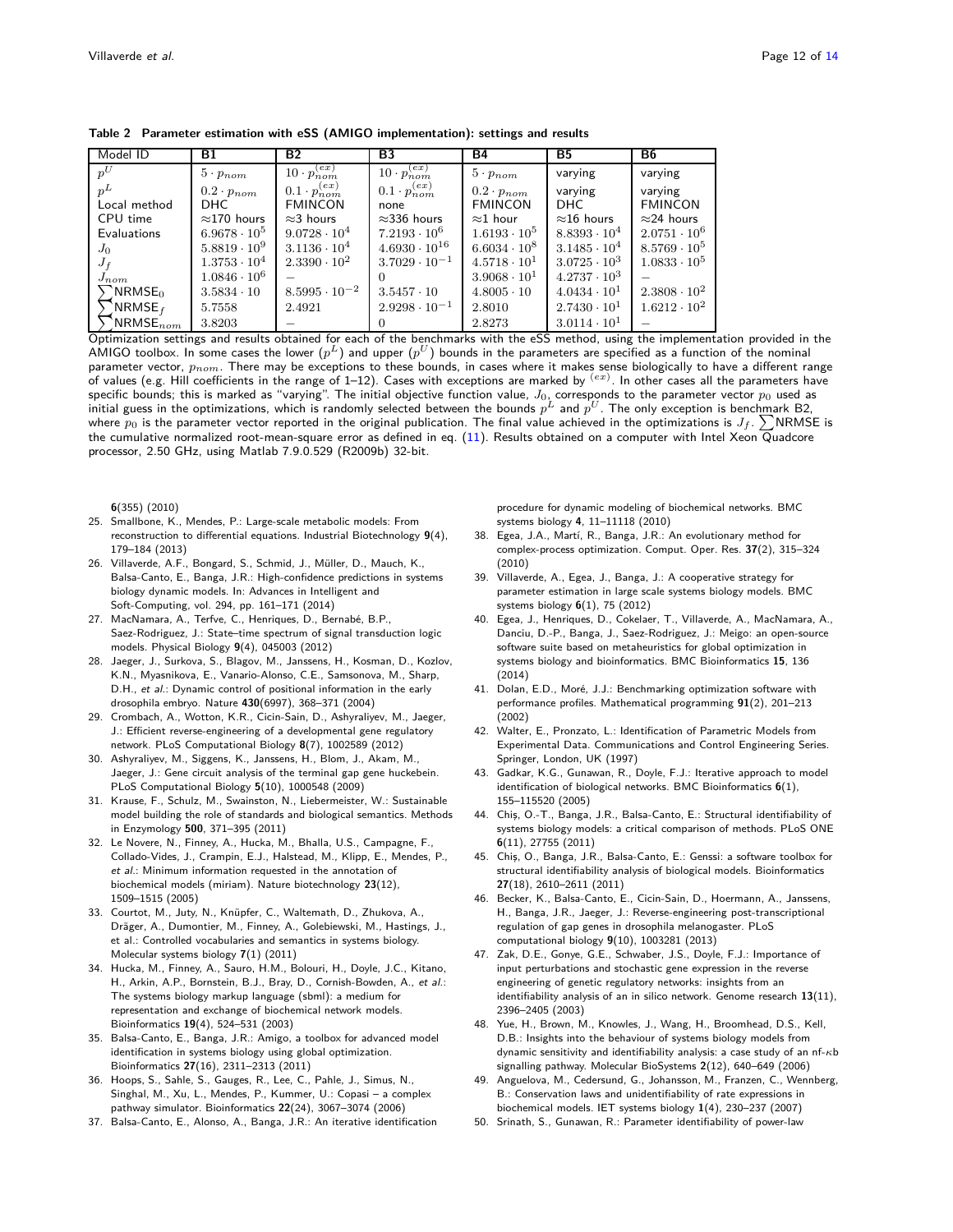

<span id="page-12-12"></span>biochemical system models. Journal of biotechnology **149**(3), 132–140 (2010)

- 51. Szederkényi, G., Banga, J.R., Alonso, A.A.: Inference of complex biological networks: distinguishability issues and optimization-based solutions. BMC systems biology **5**(1), 177–117715 (2011)
- 52. Miao, H., Xia, X., Perelson, A.S., Wu, H.: On identifiability of nonlinear ode models and applications in viral dynamics. SIAM review **53**(1), 3–39 (2011)
- 53. Jia, G., Stephanopoulos, G., Gunawan, R.: Incremental parameter estimation of kinetic metabolic network models. BMC systems biology **6**(1), 142 (2012)
- <span id="page-12-2"></span>54. Cedersund, G.: Conclusions via unique predictions obtained despite unidentifiability–new definitions and a general method. FEBS Journal **279**(18), 3513–3527 (2012)
- 55. Berthoumieux, S., Brilli, M., Kahn, D., De Jong, H., Cinquemani, E.: On the identifiability of metabolic network models. Journal of mathematical biology **67**(6-7), 1795–1832 (2013)
- <span id="page-12-0"></span>56. DiStefano III, J.: Dynamic Systems Biology Modeling and Simulation. Academic Press, ??? (2014)
- <span id="page-12-1"></span>57. Sontag, E.D.: For differential equations with r parameters,  $2r+1$ experiments are enough for identification. J. Nonlinear Sci. **12**(6), 553–583 (2002)
- <span id="page-12-3"></span>58. Heavner, B.D., Smallbone, K., Barker, B., Mendes, P., Walker, L.P.: Yeast 5–an expanded reconstruction of the saccharomyces cerevisiae metabolic network. BMC systems biology **6**(1), 55 (2012)
- <span id="page-12-4"></span>59. Smallbone, K., Simeonidis, E.: Flux balance analysis: A geometric perspective. Journal of Theoretical Biology **258**(2), 311–315 (2009)
- <span id="page-12-5"></span>60. Liebermeister, W., Uhlendorf, J., Klipp, E.: Modular rate laws for enzymatic reactions: thermodynamics, elasticities, and implementation. Bioinformatics **26**(12), 1528–1534 (2010)
- <span id="page-12-6"></span>61. Li, C., Donizelli, M., Rodriguez, N., Dharuri, H., Endler, L., Chelliah, V., Li, L., He, E., Henry, A., Stefan, M.I., Snoep, J.L., Hucka, M., Le Novère, N., Laibe, C.: BioModels Database: An enhanced, curated and annotated resource for published quantitative kinetic models. BMC systems biology **4**, 92 (2010)
- <span id="page-12-7"></span>62. Wurm, F.M.: Production of recombinant protein therapeutics in cultivated mammalian cells. Nature biotechnology **22**(11), 1393–1398 (2004)
- <span id="page-12-8"></span>63. Wittmann, D.M., Krumsiek, J., Saez-Rodriguez, J., Lauffenburger, D.A., Klamt, S., Theis, F.J.: Transforming boolean models to continuous models: methodology and application to t-cell receptor signaling. BMC systems biology **3**(1), 98 (2009)
- <span id="page-12-9"></span>64. Chaouiya, C., Bérenguier, D., Keating, S.M., Naldi, A., Van Iersel, M.P., Rodriguez, N., Dräger, A., Büchel, F., Cokelaer, T., Kowal, B., et al.: Sbml qualitative models: a model representation format and infrastructure to foster interactions between qualitative modelling formalisms and tools. BMC systems biology **7**(1), 135 (2013)
- <span id="page-12-10"></span>65. Mjolsness, E., Sharp, D.H., Reinitz, J.: A connectionist model of development. Journal of Theoretical Biology **152**(4), 429–453 (1991)
- <span id="page-12-11"></span>66. Reinitz, J., Sharp, D.H.: Mechanism of eve stripe formation.